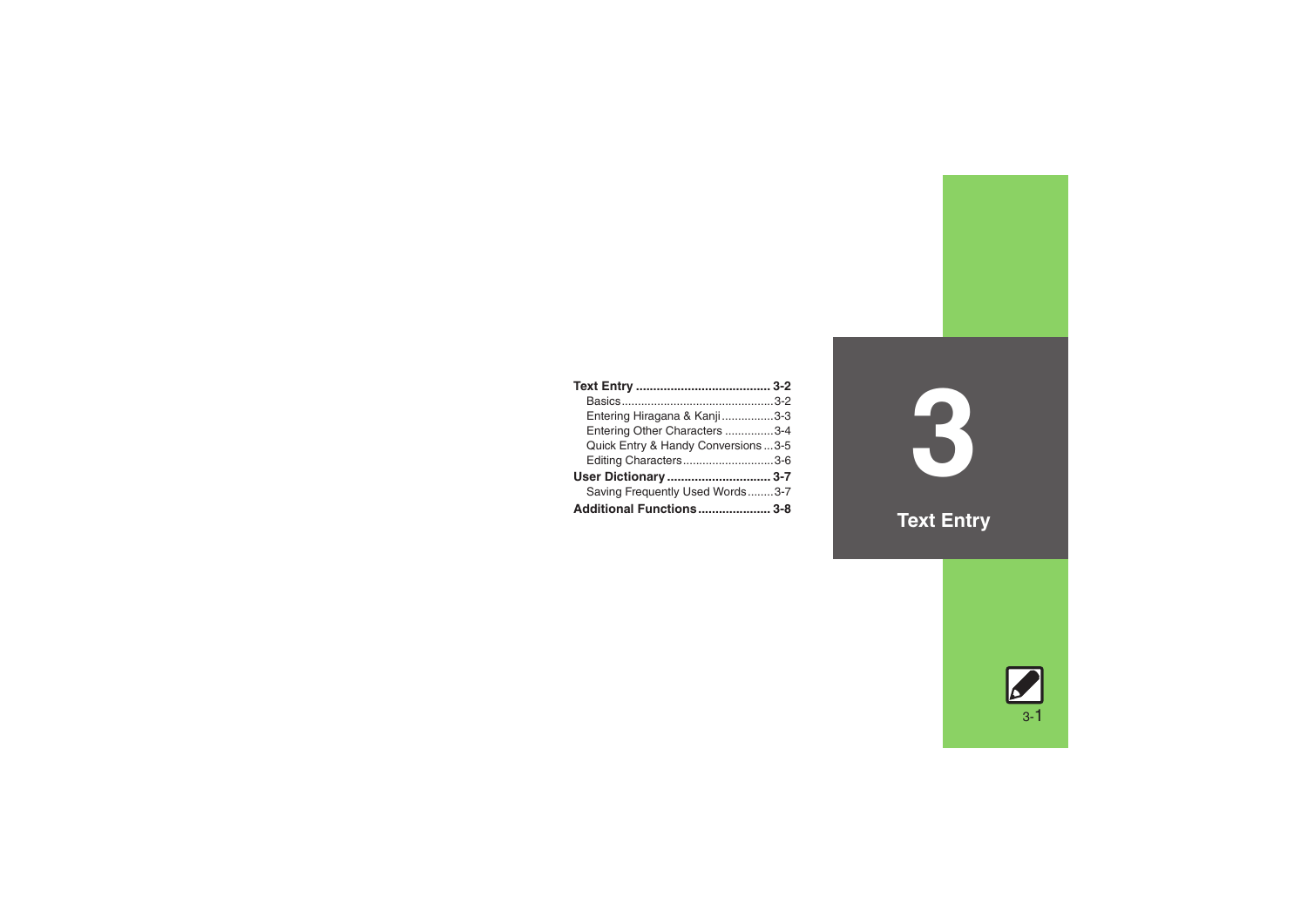### <span id="page-1-0"></span>**Text Entry**

### <span id="page-1-1"></span>**Basics**

Use handset keys or Touch Panel to enter text.



**Text Entry 3**

3-2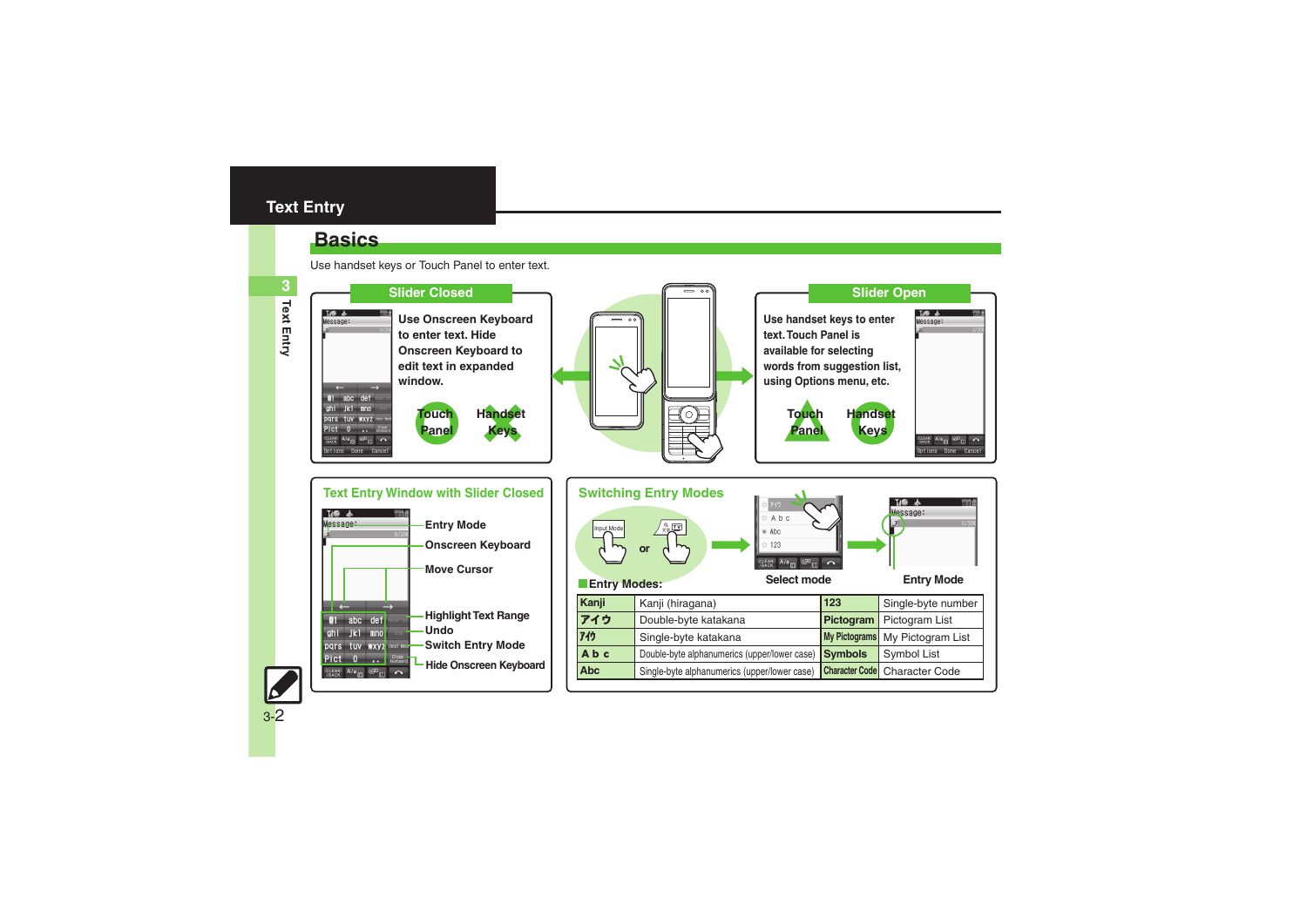**Text Entry**

**3**

### <span id="page-2-0"></span>**Entering Hiragana & Kanji**

Follow these steps to enter  $\vec{J}\vec{J}^*$  or  $\hat{H}\vec{J}$  in kanji (hiragana) mode:



0([Inserting line breaks](#page-7-1) ([Inserting spaces](#page-7-2) ([Changing Font Size](#page-7-3) ([Disabling suggestions based on entered characters](#page-7-4) (And more on **[P.3-8](#page-7-1)**)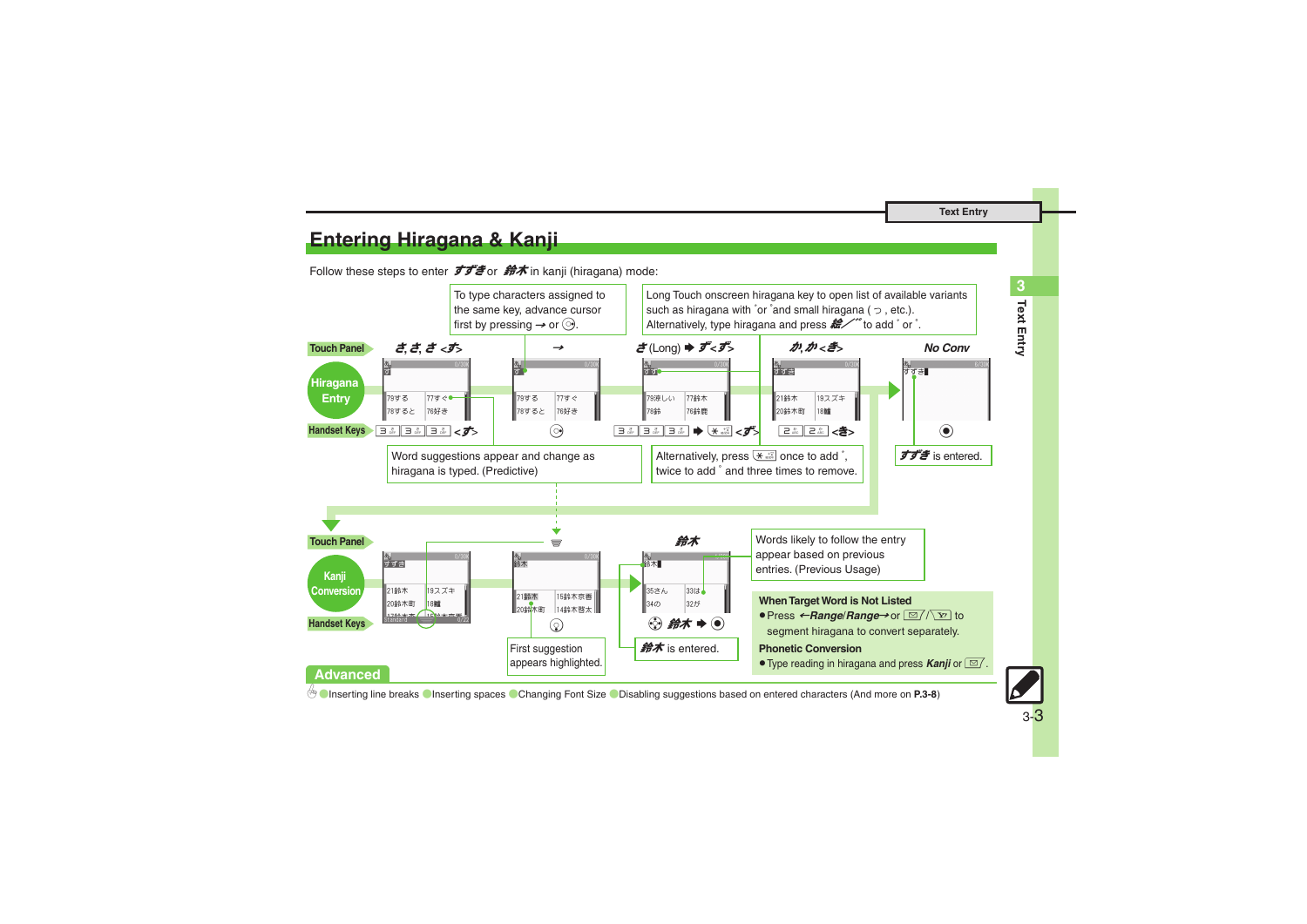### <span id="page-3-0"></span>**Entering Other Characters**

# **Text Entry 3**

### letters are typed. Example: To enter *april*



| Н<br>ņ    |           |
|-----------|-----------|
| Ти®<br>ுക |           |
| Message:  |           |
|           | 0/301     |
|           |           |
|           |           |
| 79abe     | 77access  |
| 78ac.jp   | 76account |

Word suggestions appear and change as

. Words starting with *<sup>a</sup>* appear.





#### **Alphanumerics Mode Pictograms & Symbols Emoticons**

May be unavailable depending on the entry mode.

| Pict or $\left \times\right $ |      |
|-------------------------------|------|
| M® a                          |      |
| lessage:                      |      |
| $-a$                          | 0/30 |
|                               |      |
|                               |      |
| Log <b>ED=MyPict</b>          |      |
| . בנביר<br>-------            |      |

. Pictogram/Symbol Log appears.



*Pict 1/Symbols 1* or  $\boxed{\text{B}/\text{Y}}$ 

**In Pictogram List, press A/a or**  $\boxed{\mathbb{R}^{AB}}$  to toggle cross-carrier Pictograms and all Pictograms.

### **Select Pictogram or Symbol**

 Pictograms are double-byte even in single-byte modes.







2**Select emoticon**

 $\overline{\mathbb{H}}$ p(^^)q

#### **Alternative Emoticon Entry Method**

● In kanji (hiragana) mode, type **かお** or a descriptive word such as  $b - l$  for  $\bar{c} - \lambda$ . then convert the word.

#### **EmoticonWordLink**

. Immediately after inserting a descriptive word such as *嬉しい* or 悲しい corresponding emoticons may appear in the suggestion list.



**Advanced**

3-4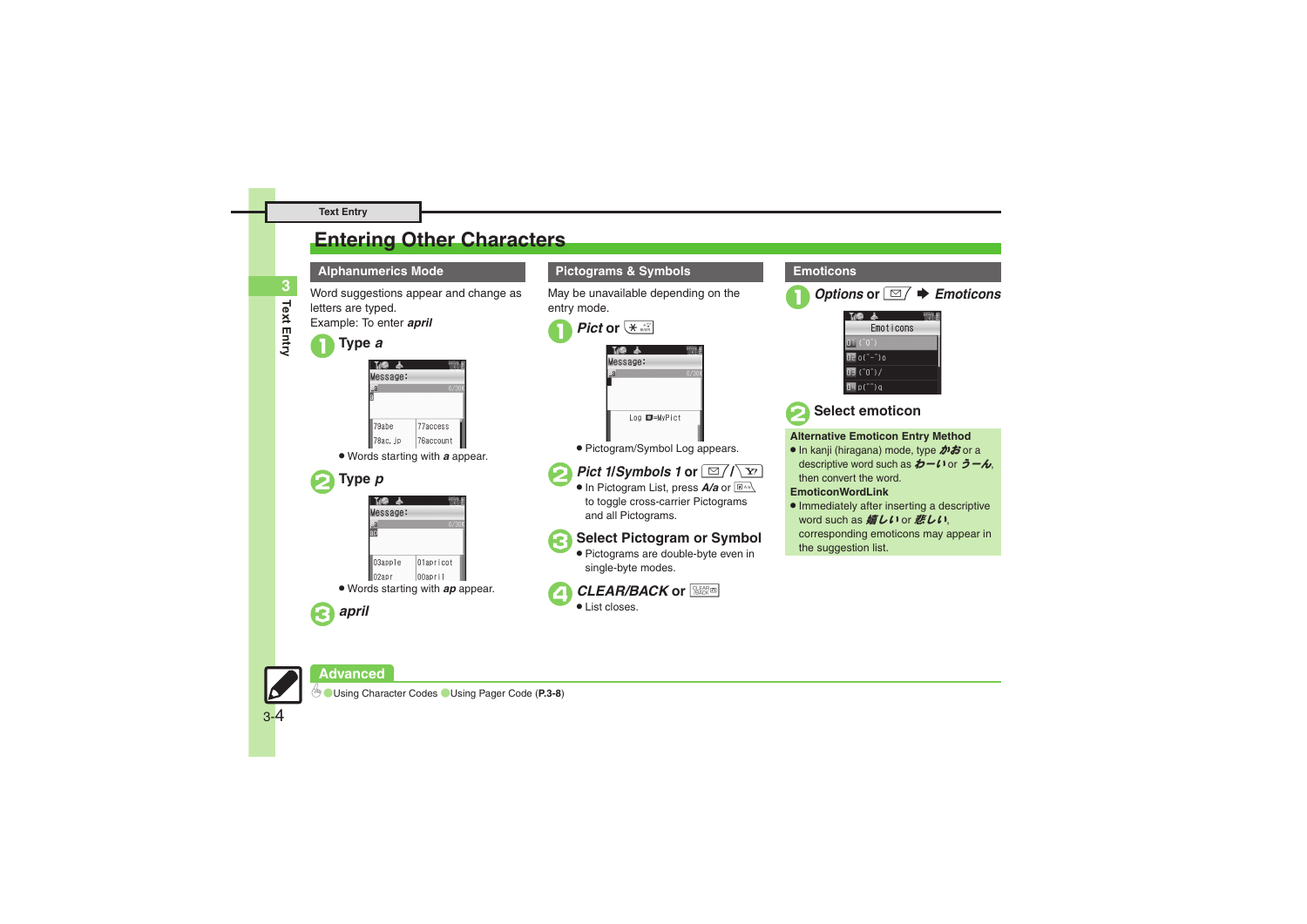**Text Entry**

### <span id="page-4-0"></span>**Quick Entry & Handy Conversions**

#### **Mail & Web Extensions**

Enter *.co.jp*, *http://*, etc., easily.

## *Options* or *⊠* $\rightarrow$ *Quick Address List*



### 2**Select extension** .

 Extensions are single-byte even in double-byte entry modes.

#### **One-Hiragana Conversion**

Type the first hiragana to access previously selected words. Example:  $\mathbf{\hat{m}}\star$  was previously selected after conversion.



| ï |
|---|
|   |
|   |

#### **Advanced**

| <b>Hiragana to Katakana/</b><br><b>Alphanumeric Conversion</b>                                                                                                                                                                        |  |
|---------------------------------------------------------------------------------------------------------------------------------------------------------------------------------------------------------------------------------------|--|
| Enter katakana and alphanumerics in<br>kanji (hiragana) mode.<br>Example: To enter PM<br>$\vec{x}$ or $\boxed{7\frac{3}{1008}}$ $\blacktriangleright$ $/d$ or $\boxed{6\frac{13}{1000}}$ $\blacktriangleright$<br>Kana or $\sqrt{Y'}$ |  |
| Message:<br>0/30                                                                                                                                                                                                                      |  |

 $\log P$  m

02Pm

 $|01 p m$ 

2**Select word/phrase <**鈴木**<sup>&</sup>gt;**

## 2**Select word/phrase <***PM***<sup>&</sup>gt;**

#### **Quick Conversion (for Hiragana)**

09マハ

0878

 $0776$ 

A list of word suggestions appears based on the key pressed. Example: To enter 終雷





### 2**Select word/phrase <**終電**<sup>&</sup>gt;**

#### **One Hiragana Word Call**

. Type the first hiragana of entries you used Quick Conversion for and use Quick **Conversion** 



**Text Entry**

**3**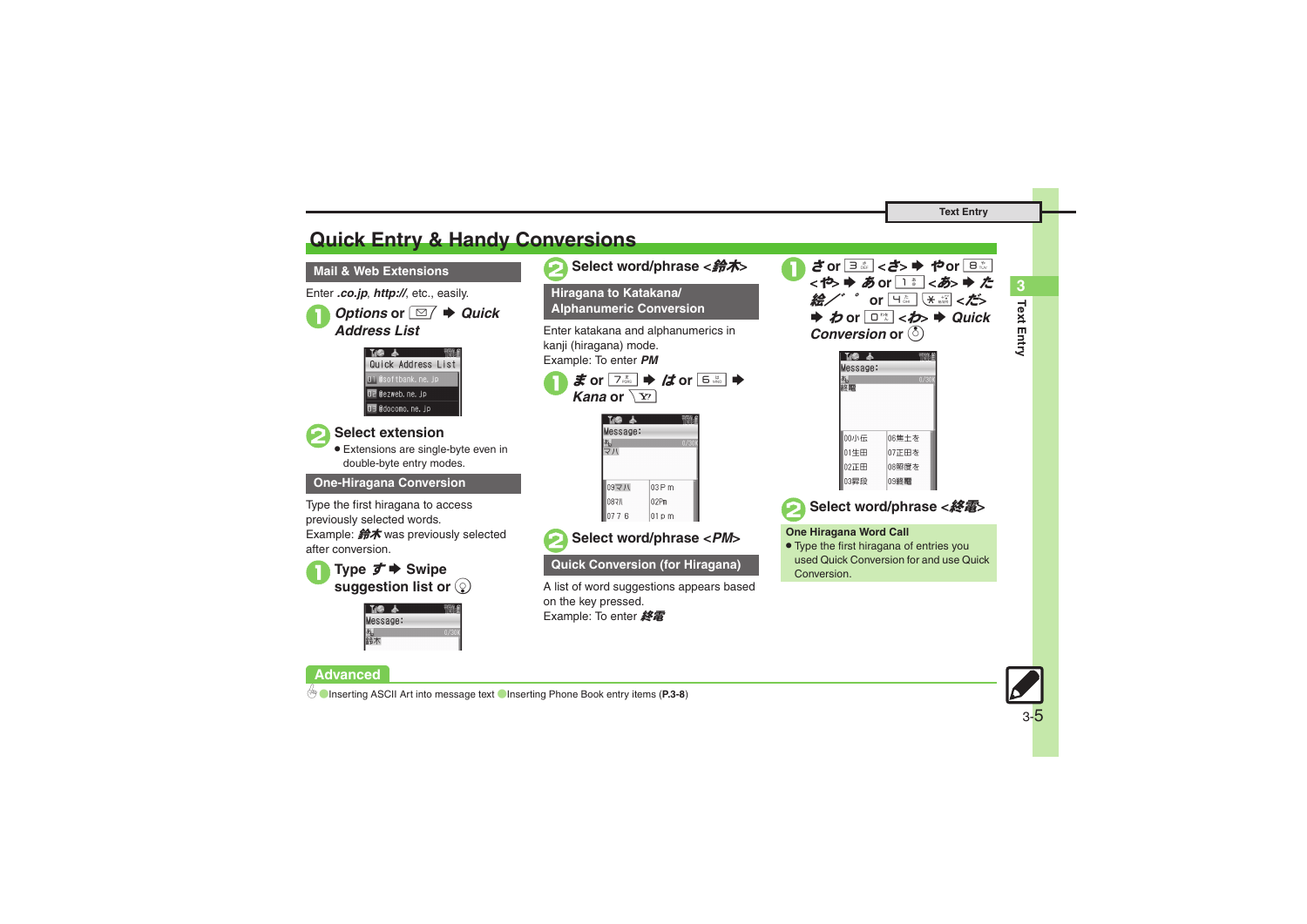### <span id="page-5-0"></span>**Editing Characters**



#### **Copy/Cut & Paste**

To copy/cut and paste using handset keys, see Advanced (below).





**Highlight target location ♦**<br>*Options* ♦ *Paste* 

4**Select text**



### **Advanced**

0([Undo conversion or recover deleted characters](#page-7-9) ([Using handset keys to copy/cut and paste](#page-7-10) (**[P.3-8](#page-7-9)**)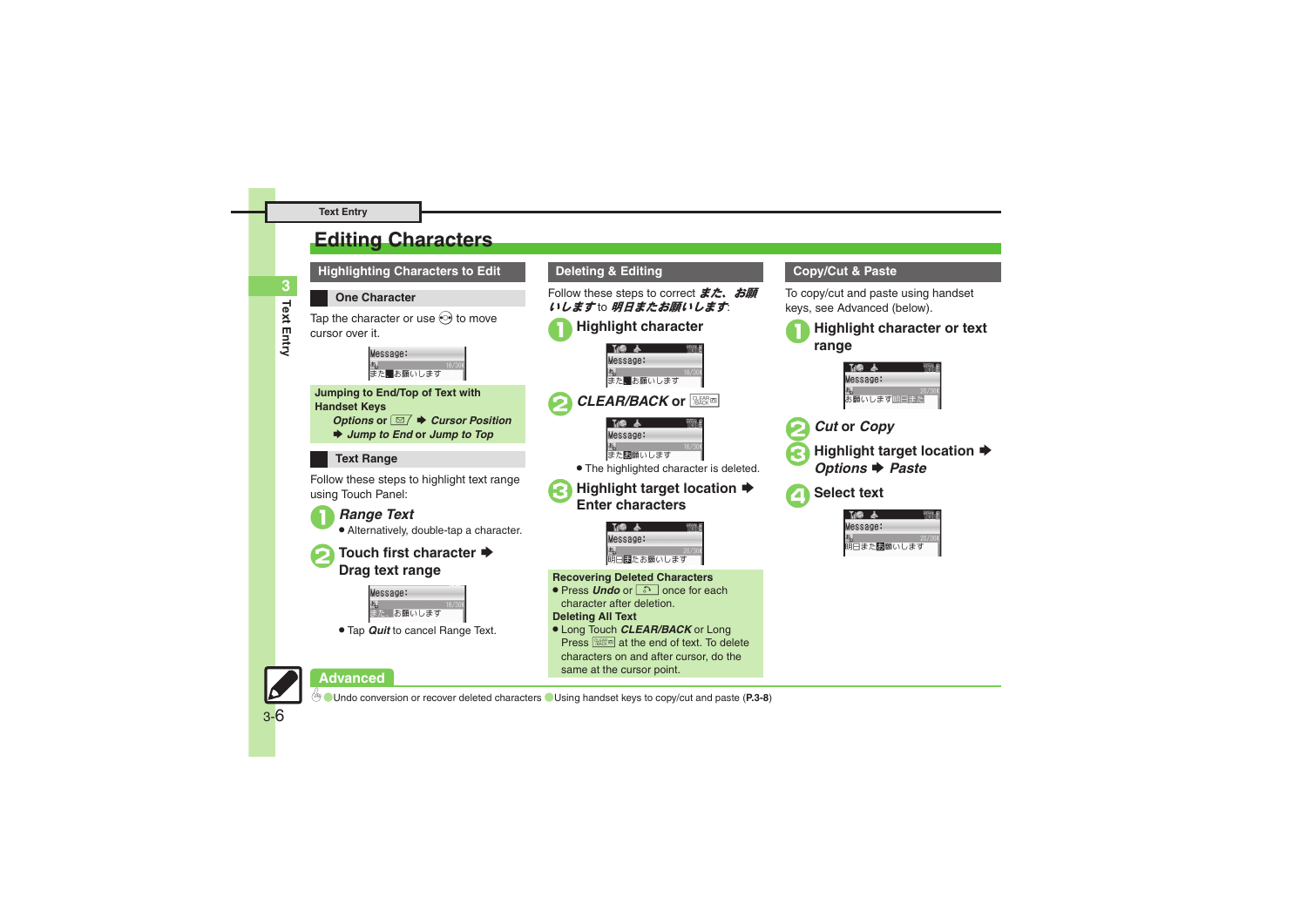## <span id="page-6-1"></span>**Saving Frequently Used Words**

#### **Saving Words (Japanese)**

Saved words appear among suggestions.

*MENU* or ●  $\rightarrow$  *Settings*  $\rightarrow$  **In Phone menu,** *User Dictionary*



Enter reading  $\rightarrow$  *Done* or  $\odot$ 

#### **Editing Entries**

**In <sup>2</sup>,** *Saved Word List* $\triangle$  **Select word ♦ Edit ♦ Done or ● ♦ Edit reading**  $\rightarrow$ *Done* or  $\textcircled{\textcircled{\textcirc}}$   $\rightarrow$  *Yes* 

#### **931SH Download Dictionary (Japanese) Canceling Dictionary**

Download specialized 931SH Download Dictionaries from SH-web Mobile Internet site. Activate dictionaries to improve handset character conversion. Dictionary words appear among suggestions. Some dictionary files may not be usable.

# <sup>1</sup>**In User Dictionary menu,** *Acquire Dictionary*





. Existing dictionary is replaced.

<span id="page-6-0"></span>





**Advanced**